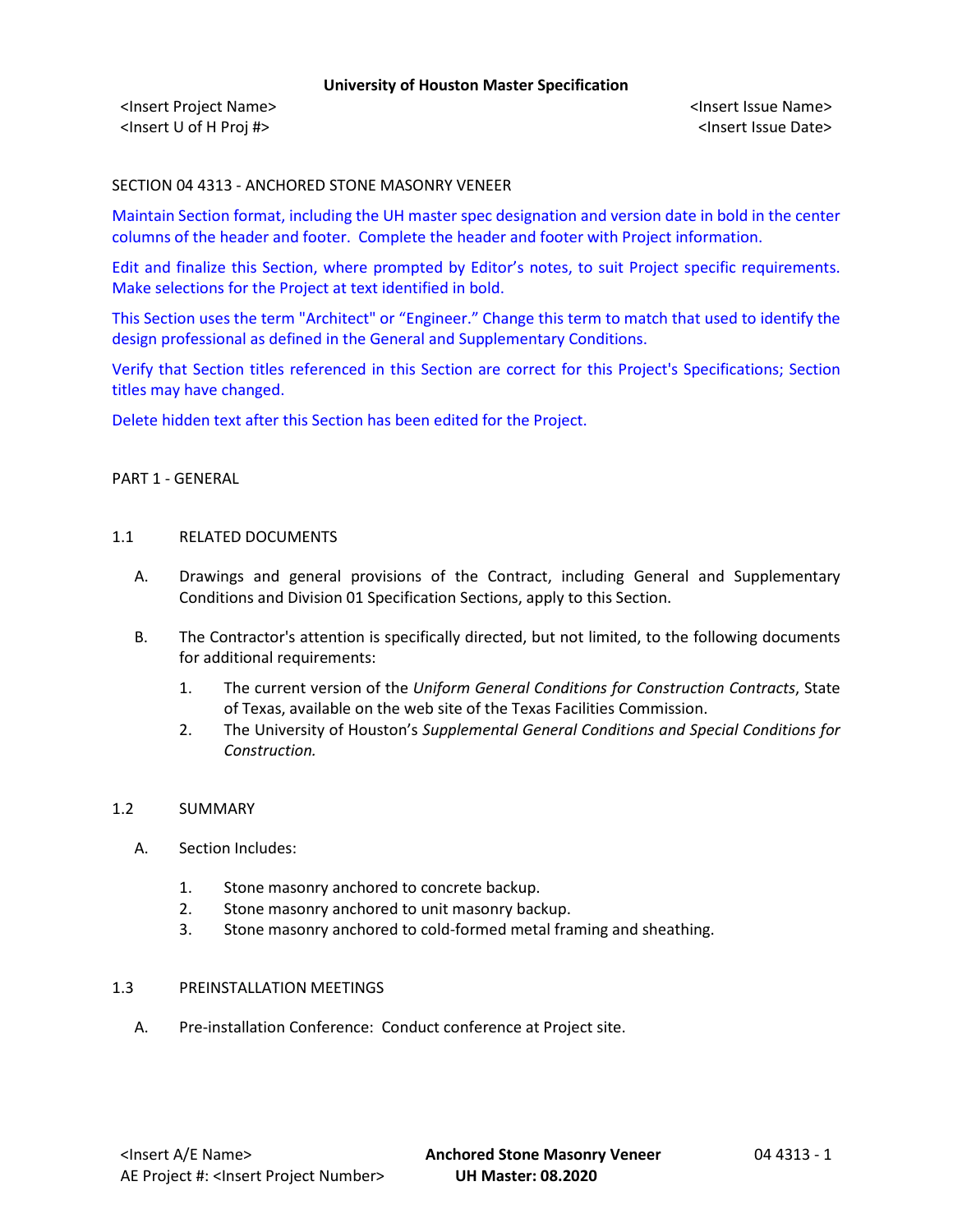<Insert Project Name> <Insert Issue Name> <Insert U of H Proj #> <Insert Issue Date>

# 1.4 ACTION SUBMITTALS

A. Product Data: For each variety of stone, stone accessory, and manufactured product.

Retain paragraph and associated subparagraphs below if Project is to be LEED v4 certified.

- B. LEED Submittals (Projects Authorized for LEED certification only):
	- 1. Building Product Disclosure and Optimization Sourcing of Raw Materials:
		- a. Leadership Extraction Practices
			- 1) Extended Producer Responsibility (EPR): Submit documentation indicating that manufacturers have a take back or recycling program for the product purchased.
			- 2) Recycled Content: For products having recycled content, indicate percentages by weight of post-consumer and pre-consumer recycled content.

a) Include statement indicating costs for each product having recycled content.

- b. Sourcing of Raw Materials: For products that are required to comply with requirements for regional materials, indicate location of material manufacturer and point of extraction, harvest, or recovery for each raw material.
	- 1) Include statement indicating distance to Project, cost for each regional material and the fraction by weight that is considered regional
	- 2) Product Certificates: For materials manufactured within 100 miles of Project, indicating location of material manufacturer and point of extraction, harvest, or recovery for each raw material. Include distance to Project and cost for each raw material
- 2. Laboratory Test Reports: For installation adhesives, indicating compliance with requirements for low-emitting materials.
- C. Samples for Initial Selection: For colored mortar and other items involving color selection.
- D. Samples for Verification:
	- 1. For each stone type indicated. Include at least two Samples in each set and show the full range of color and other visual characteristics in completed Work.
	- 2. For each color of mortar required. Label Samples to indicate types and amounts of pigments used.
- E. Shop Drawings: Show fabrication and installation details for stone. Include dimensions, details of reinforcement and anchorages, if any, and indication of finished faces.
	- 1. Include building elevations showing layout of stone and locations of joints and anchors.

### 1.5 INFORMATIONAL SUBMITTALS

A. Qualification Data: For Installer.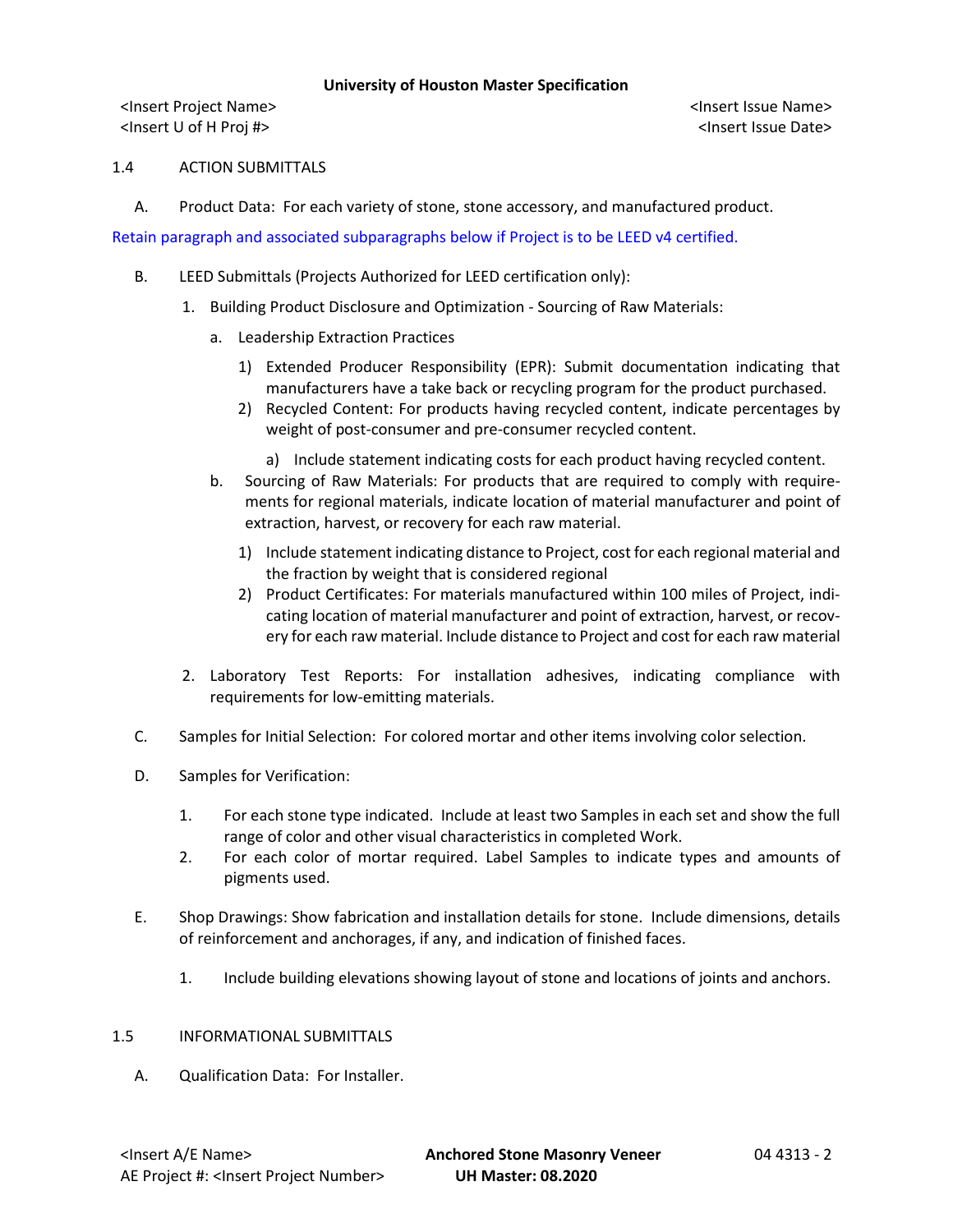<Insert Project Name> <Insert Issue Name> <Insert U of H Proj #> <Insert Issue Date>

- B. List of Materials Used in Constructing Mockups: List generic product names together with manufacturers, manufacturers' product names, supply sources, and other information as required to identify materials used. Include mix proportions for mortar and source of aggregates.
	- 1. Neither receipt of list nor approval of mockups constitutes approval of deviations from the Contract Documents contained in mockups unless Architect approves such deviations in writing.
- C. Material Test Reports:
	- 1. Stone Test Reports: For each stone variety proposed for use on Project, by a qualified testing agency, indicating compliance with required physical properties, other than abrasion resistance, according to referenced ASTM standards. Base reports on testing done within previous three years.
	- 2. Sealant Compatibility and Adhesion Test Report: From sealant manufacturer indicating that sealants will not stain or damage stone. Include interpretation of test results and recommendations for primers and substrate preparation needed for adhesion.

Retain paragraph and associated subparagraphs below if Project is to be LEED v4 certified.

- D. LEED Informational Submittals:
	- 3. Building Product Disclosure and Optimization Sourcing of Raw Materials:
		- a. Raw Material Sources and Extraction Reporting: Submit raw materials supplier corporate Sustainability Reports (CSRs); documenting responsible extraction; including extraction locations, long term ecologically responsible land use, commitment to reducing environmental harms from extraction and manufacturing processes, and a commitment to meeting applicable standards or programs that address responsible sourcing criteria.
			- 1) Submit manufacturers' self-declared reports.
			- 2) Submit third party verified corporate sustainability reports (CSR) using one of the following frameworks:
				- a) Global Reporting Initiative (GRI) Sustainability Report
				- b) Organization for Economic Co-operation and Development (OECD) Guidelines for Multinational Enterprises
				- c) UN Global Compact
				- d) ISO 26000
				- e) USGBC approved program.
	- 4. Building Product Disclosure and Optimization Material Ingredients
		- a. Material Ingredient Optimization: Submit manufacturer's Environmental Product Declaration (EPD) or at least one of the following:
			- 1) GreenScreen V1.2 Benchmark: Third party report prepared by a licensed GreenScreen List Translator, or a full GreenScreen Assessment.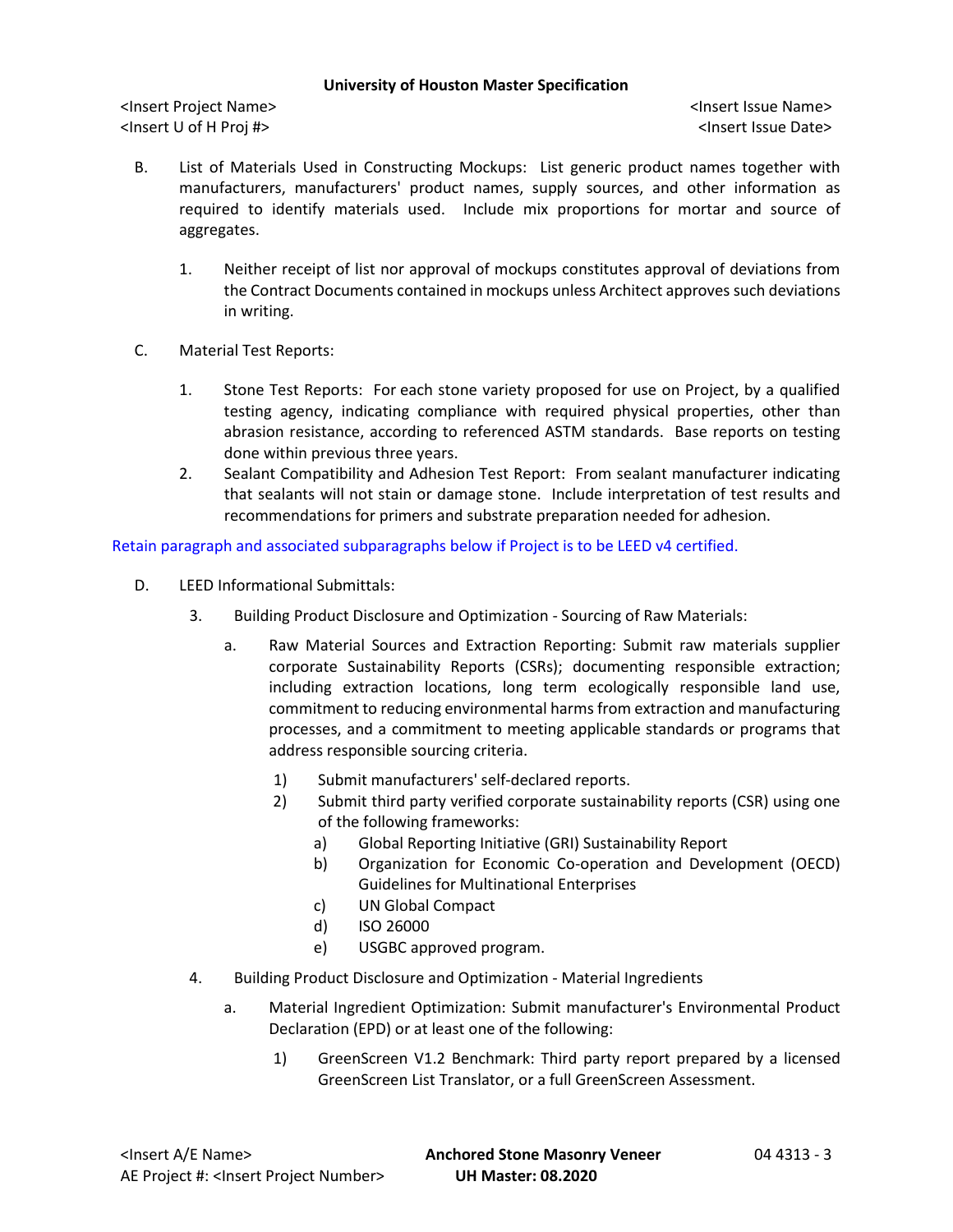<Insert Project Name> <Insert Issue Name> <Insert U of H Proj #> <Insert Issue Date>

- 2) Cradle to Cradle: Manufacturer's published literature for the product bearing the Cradle to Cradle logo.
- 3) International Alternative Compliance Path REACH Optimization
- 4) Declare: Manufacturer's completed Product Declaration Form
- 5) Other programs approved by USGBC
- b. Product Manufacturer Supply Chain Optimization: Submit documentation from manufacturers for products that go beyond material ingredient optimization as follows:
	- 1) Are sourced from product manufacturers who engage in validated and robust safety, health, hazard, and risk programs which at a minimum document at least 99 percent (by weight) of the ingredients used to make the building product or building material, and
	- 2) Are sourced from product manufacturers with independent third party verification of their supply chain that at a minimum verifies:
		- a) Processes are in place to communicate and transparently prioritize chemical ingredients along the supply chain according to available hazard, exposure and use information to identify those that require more detailed evaluation
		- b) Processes are in place to identify, document, and communicate information on health, safety and environmental characteristics of chemical ingredients
		- c) Processes are in place to implement measures to manage the health, safety and environmental hazard and risk of chemical ingredients
		- d) Processes are in place to optimize health, safety and environmental impacts when designing and improving chemical ingredients
		- e) Processes are in place to communicate, receive and evaluate chemical ingredient safety and stewardship information along the supply chain
		- f) Safety and stewardship information about the chemical ingredients is publicly available from all points along the supply chain.

# 1.6 QUALITY ASSURANCE

- A. Installer Qualifications: A qualified installer who employs experienced stonemasons and stone fitters.
- B. Mockups: Build mockups to demonstrate aesthetic effects and to set quality standards for materials and execution. Comply with requirements in Section 01 4000 "Quality Requirements" for mockups.
	- 1. Build mockup of typical wall area as shown on Drawings.
	- 2. Build mockups for typical exterior wall in sizes approximately 48 inches (1200 mm) long by 48 inches (1200 mm) high by full thickness, or in a size as otherwise indicated on the Drawings, including face and backup wythes and accessories.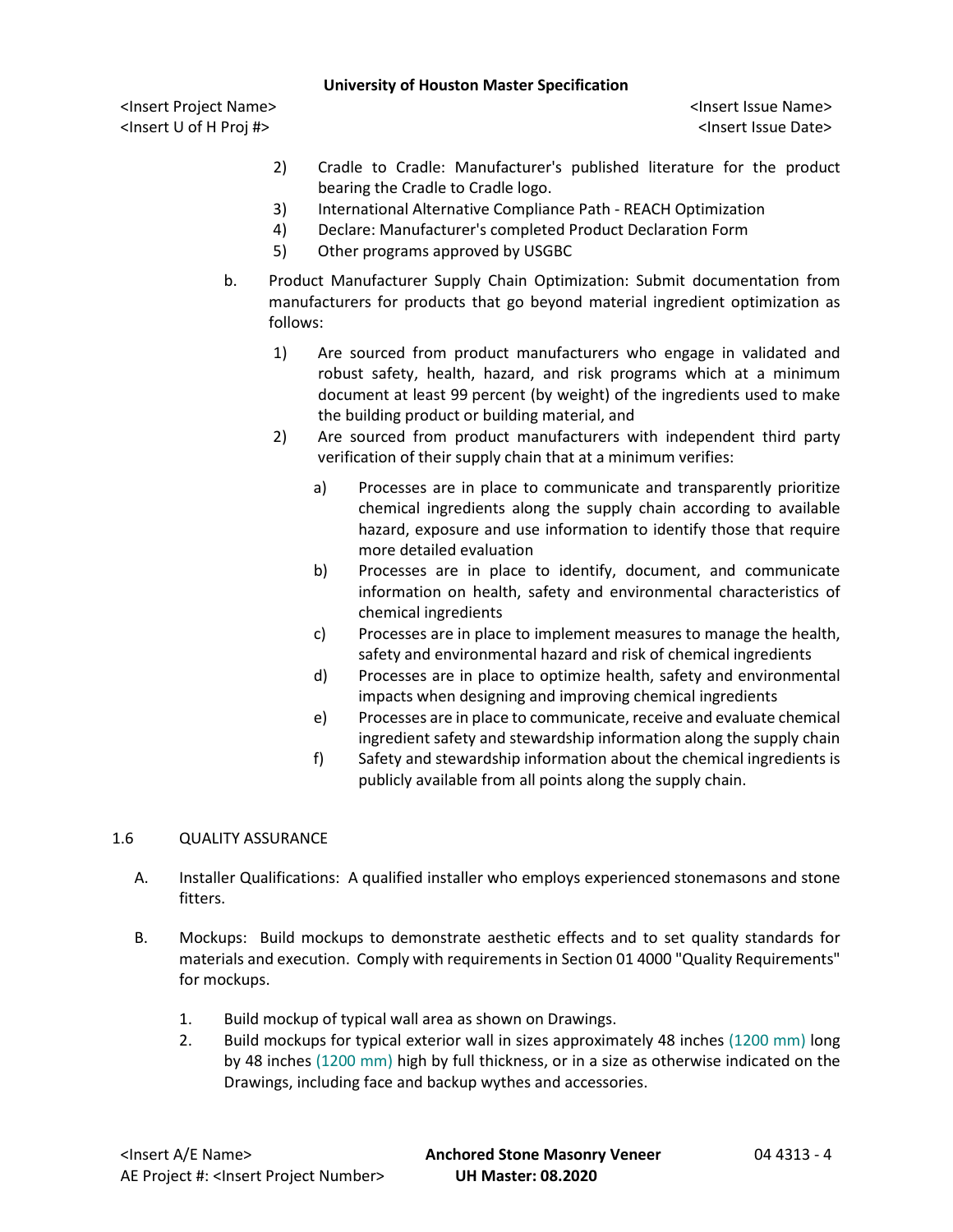<Insert Project Name> <Insert Issue Name> <Insert U of H Proj #> <Insert Issue Date>

- a. Include stone coping at top of mockup.
- b. Include a sealant-filled joint at least 16 inches (400 mm) long in mockup.
- c. Include through-wall flashing installed for a 24-inch (600-mm) length in corner of mockup approximately 16 inches (400 mm) down from top of mockup, with a 12 inch (300-mm) length of flashing left exposed to view (omit stone masonry above half of flashing).
- d. Include concrete or unit masonry or metal stud backup, sheathing, membrane air barrier, insulation, veneer anchors, flashing, and weep holes in exterior masonryveneer wall mockup.
- 3. Protect accepted mockups from the elements with weather-resistant membrane.
- 4. Approval of mockups does not constitute approval of deviations from the Contract Documents contained in mockups unless Architect specifically approves such deviations in writing.

# 1.7 DELIVERY, STORAGE, AND HANDLING

- A. Store cementitious materials on elevated platforms, under cover, and in a dry location. Do not use cementitious materials that have become damp.
- B. Store aggregates where grading and other required characteristics can be maintained and contamination avoided.
- C. Deliver pre-blended, dry mortar mix in moisture-resistant containers designed for use with dispensing silos. Store pre-blended, dry mortar mix in delivery containers on elevated platforms, under cover, in a dry location, or in covered weatherproof dispensing silos.
- D. Store masonry accessories, including metal items, to prevent corrosion and accumulation of dirt and oil.

### 1.8 FIELD CONDITIONS

- A. Protection of Stone Masonry: During construction, cover tops of walls, projections, and sills with waterproof sheeting at end of each day's work. Cover partially completed stone masonry when construction is not in progress.
	- 1. Extend cover a minimum of 24 inches (600 mm) down both sides and hold cover securely in place.
- B. Stain Prevention: Immediately remove mortar and soil to prevent them from staining stone masonry face.
	- 1. Protect base of walls from rain-splashed mud and mortar splatter using coverings spread on the ground and over the wall surface.
	- 2. Protect sills, ledges, and projections from mortar droppings.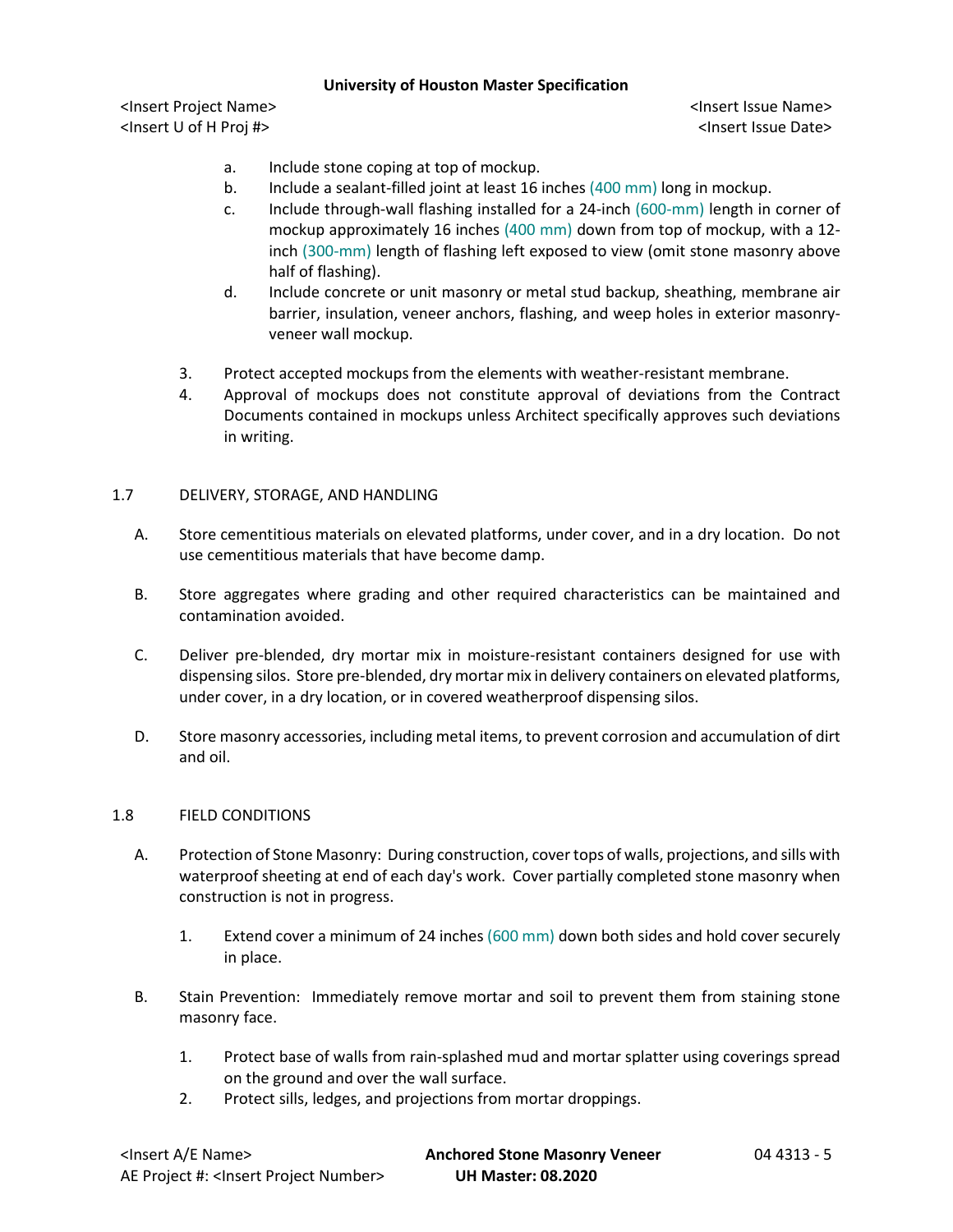<Insert Project Name> <Insert Issue Name> <Insert U of H Proj #> <Insert Issue Date>

- 3. Protect surfaces of window and door frames, as well as similar products with painted and integral finishes, from mortar droppings.
- 4. Turn scaffold boards near the wall on edge at end of each day to prevent rain from splashing mortar and dirt on completed stone masonry.
- C. Cold-Weather Requirements: Do not use frozen materials or materials mixed or coated with ice or frost. Do not build on frozen substrates. Remove and replace stone masonry damaged by frost or freezing conditions. Comply with cold-weather construction requirements contained in ACI 530.1/ASCE 6/TMS 602.
	- 1. Cold-Weather Cleaning: Use liquid cleaning methods only when air temperature is 40 deg F (4 deg C) and above and will remain so until masonry has dried, but not less than seven days after completing cleaning.
- D. Hot-Weather Requirements: Comply with hot-weather construction requirements contained in ACI 530.1/ASCE 6/TMS 602.

# 1.9 COORDINATION

- A. Advise installers of other work about specific requirements for placement of reinforcement, veneer anchors, flashing, and similar items to be built into stone masonry.
- B. Where applicable, coordinate locations of dovetail slots in concrete that are to receive stone anchors.

### PART 2 - PRODUCTS

### 2.1 MANUFACTURERS

- A. Source Limitations for Stone: Obtain stone, regardless of finish, from single quarry with resources to provide materials of consistent quality in appearance and physical properties.
- B. Source Limitations for Mortar Materials: Obtain mortar ingredients of uniform quality for each cementitious component from single manufacturer and each aggregate from single source or producer.
- 2.2 LIMESTONE
	- A. Material Standard: Comply with ASTM C 568.
		- 1. Classification: II Medium Density
		- 2. Properties
			- a. Minimum modulus of rupture of 700 pounds per square inch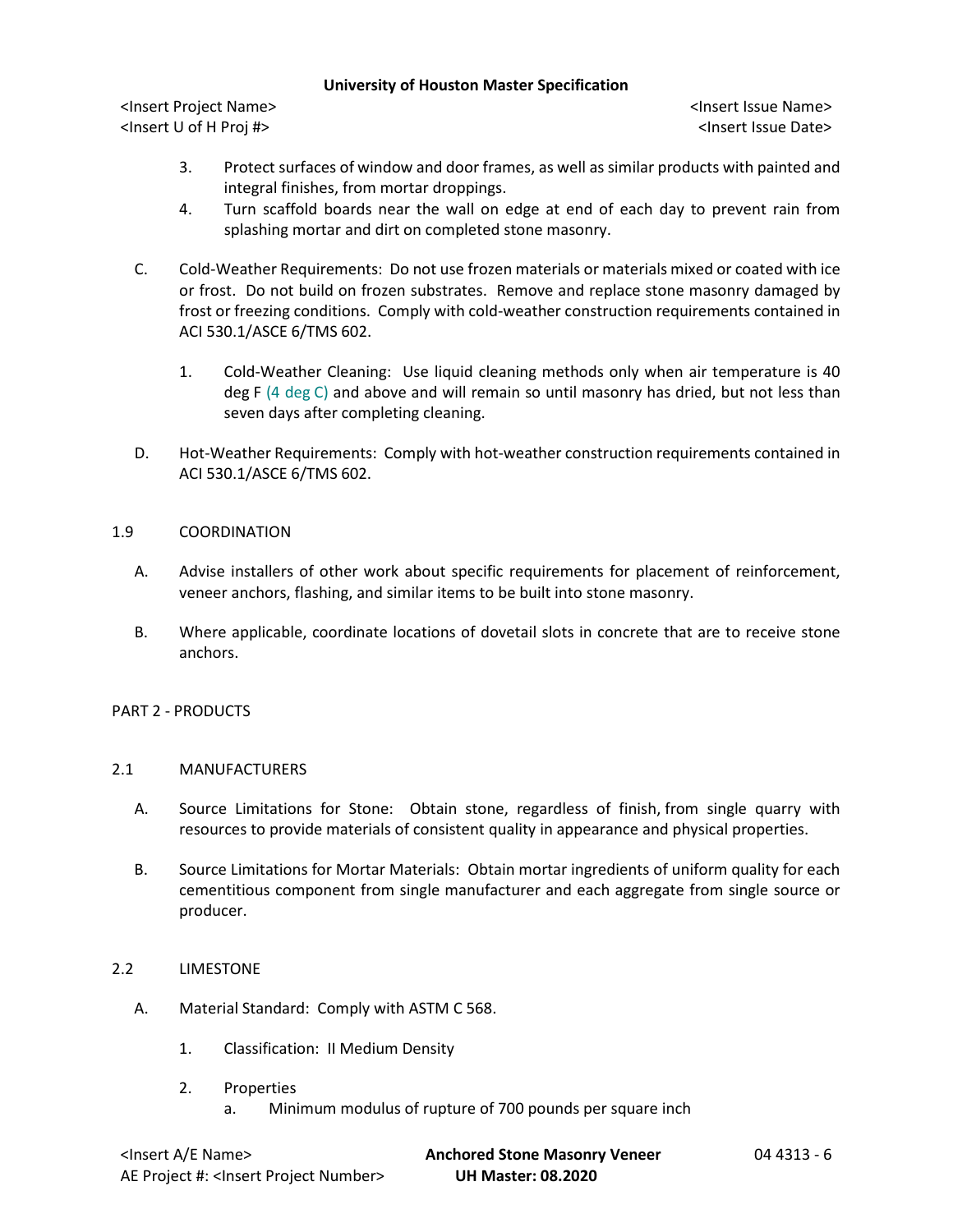<Insert Project Name> <Insert Issue Name> <Insert U of H Proj #> <Insert Issue Date>

- b. Coefficient of thermal expansion: 0.000003 inch/inch-degree F maximum.
- c. Ultimate shear strength: 900 pounds per square inch minimum.
- d. Stone thickness: <**insert thickness**> inches.
- 3. [**Select**] [**Standard**] grade based on ILI Handbook.
- B. Regional Materials: Stone shall be fabricated within 500 miles (800 km) of Project site from stone that has been extracted within 500 miles (800 km) of Project site.

# Select one or both stone varieties in Paragraph below

- C. Varieties and Sources: Subject to compliance with requirements, provide the following:
	- 1. Texas "Cordova" Cream Limestone, detailed as recommended by the Indiana Limestone Handbook.
	- 2. Texas "Cordova" Shell Limestone, detailed as recommended by the Indiana Limestone Handbook.

# 2.3 MORTAR MATERIALS

- A. Regional Materials: Aggregate for mortar and grout, cement, and lime shall be extracted, harvested, or recovered, as well as manufactured, within 500 miles (800 km) of Project site.
- B. Portland Cement: ASTM C 150, Type I or Type II, except Type III may be used for cold-weather construction; natural color or white cement may be used as required to produce mortar color indicated.
	- 1. Low-Alkali Cement: Not more than 0.60 percent total alkali when tested according to ASTM C 114.
- C. Hydrated Lime: ASTM C 207, Type S.
- D. Portland Cement-Lime Mix: Packaged blend of Portland cement and hydrated lime containing no other ingredients.
	- 1. [Products:](http://www.specagent.com/LookUp/?ulid=6286&mf=04&src=wd) Subject to compliance with requirements, available products that may be incorporated into the Work include, but are not limited to, the following:
		- a. [Essroc, Italcementi Group:](http://www.specagent.com/LookUp/?uid=123456830807&mf=04&src=wd) Saylor's Plus.
		- b. [Holcim \(US\) Inc.:](http://www.specagent.com/LookUp/?uid=123456835556&mf=04&src=wd) Rainbow Mortamix Custom Color Cement/Lime.
		- c. [Lafarge North America Inc.:](http://www.specagent.com/LookUp/?uid=123456835557&mf=04&src=wd) Eaglebond.
		- d. [Lehigh Cement Company:](http://www.specagent.com/LookUp/?uid=123456835558&mf=04&src=wd) Lehigh Custom Color Portland/Lime Cement.
		- e. [Mutual Materials Co.:](http://www.specagent.com/LookUp/?uid=123456835559&mf=04&src=wd) DesignMix Mortar Mix.
		- f. Substitutions: See Section 01 2500 "Substitution Procedures."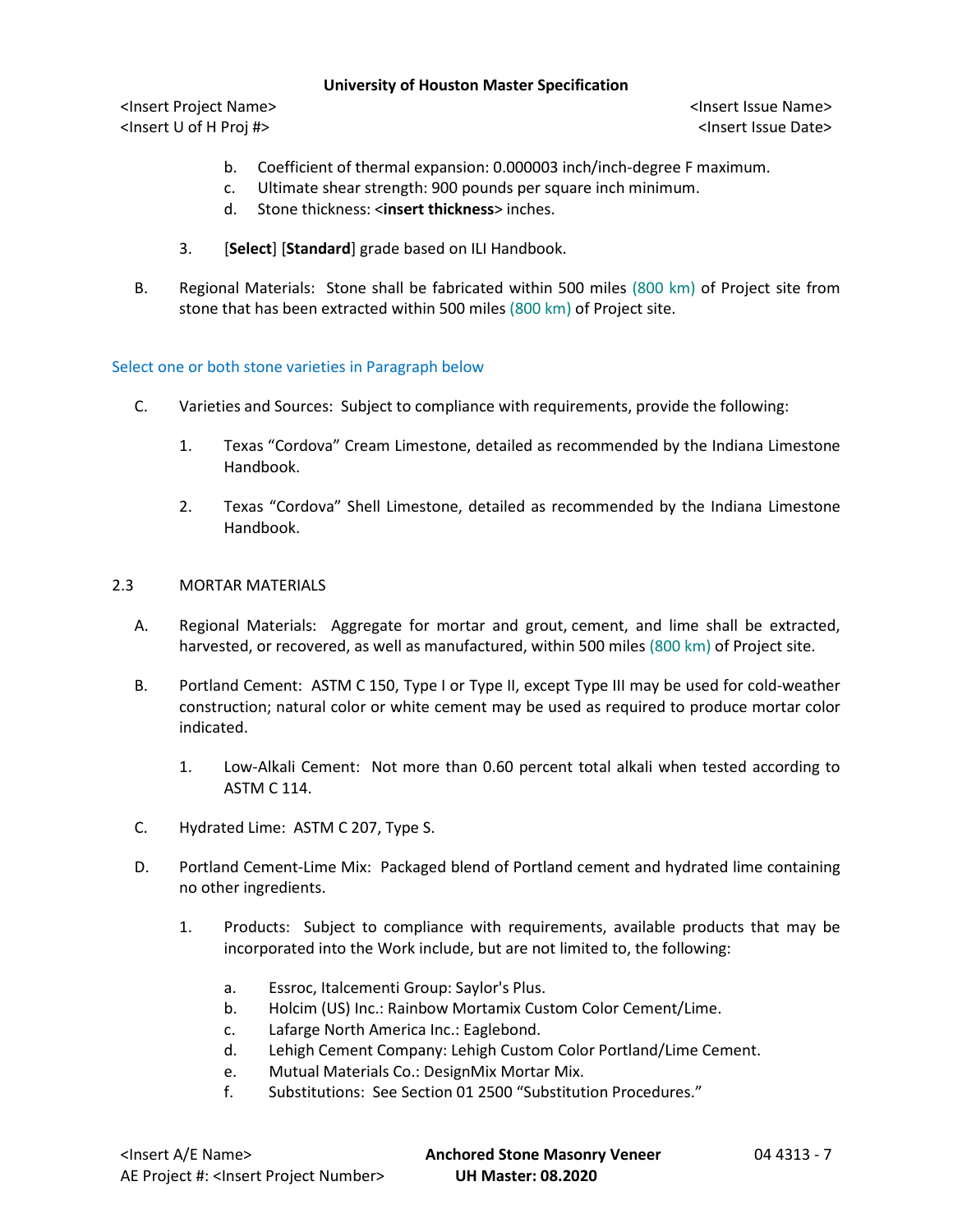<Insert Project Name> <Insert Issue Name> <Insert U of H Proj #> <Insert Issue Date>

- E. Mortar Pigments: Natural and synthetic iron oxides and chromium oxides, compounded for use in mortar mixes and complying with ASTM C 979. Use only pigments with a record of satisfactory performance in stone masonry mortar. Pigments shall not exceed 10 percent of Portland cement by weight.
	- 1. [Products:](http://www.specagent.com/LookUp/?ulid=6764&mf=04&src=wd) Subject to compliance with requirements, provide one of the following :
		- a. [Davis Colors:](http://www.specagent.com/LookUp/?uid=123456835570&mf=04&src=wd) True Tone Mortar Colors.
		- b. [Lanxess Corporation:](http://www.specagent.com/LookUp/?uid=123456835571&mf=04&src=wd) Bayferrox Iron Oxide Pigments.
		- c. [Solomon Colors:](http://www.specagent.com/LookUp/?uid=123456835573&mf=04&src=wd) SGS Mortar Colors.
		- d. Substitutions: See Division 01 Section "Substitution Procedures."
- F. Aggregate: ASTM C 144 and as follows:
	- 1. For pointing mortar, use aggregate graded with 100 percent passing No. 16 (1.18-mm) sieve.
	- 2. White Aggregates: Natural white sand or ground white stone.
	- 3. Colored Aggregates: Natural-colored sand or ground marble, granite, or other sound stone; of color necessary to produce required mortar color.
		- a. Match Architect's sample.
- G. Water: Potable and clean.

# 2.4 ACCESSORIES

- A. Horizontal Joint Reinforcement: As specified in Section 04 2000 "Unit Masonry."
- B. Other Anchors in Direct Contact with Stone: ASTM A 666, Type 304, stainless steel, of sizes and configurations required for support of stone and applicable superimposed loads.
- C. Weep/Cavity Vents: Molded PVC grille, insect resistant.
- D. Refer to Section 04 2000 "Unit Masonry" for flashing, cavity drainage material, and other masonry accessories.

# 2.5 MASONRY CLEANERS

- A. Proprietary Acidic Cleaner: Manufacturer's standard-strength cleaner designed for removing mortar and grout stains, efflorescence, and other new construction stains from stone masonry surfaces without discoloring or damaging masonry surfaces; expressly approved for intended use by cleaner manufacturer and stone producer.
- B. Cleaning Solutions: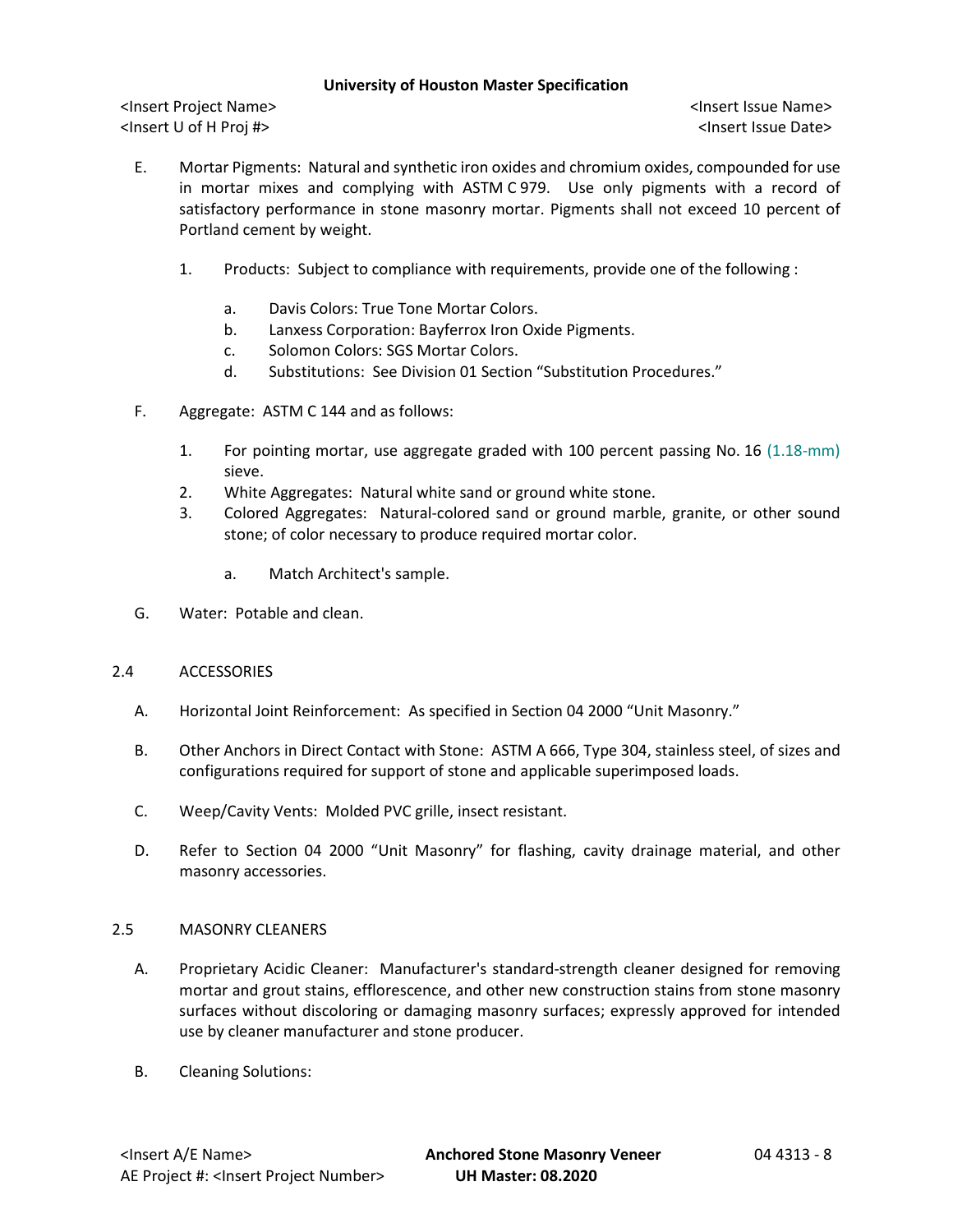<Insert Project Name> <Insert Issue Name> <Insert U of H Proj #> <Insert Issue Date>

- 1. Do not use products containing hydrochloric (muriatic) acid, hydrofluoric acid, or ammonium bi-fluoride.
- 2. For removing localized ferrous staining: Use oxalic acid or phosphoric acid; mix one part acid with ten parts water by volume. Higher concentrations may be used for local application.
- 3. [Manufacturers:](http://www.specagent.com/LookUp/?ulid=6791&mf=04&src=wd) Subject to compliance with requirements, provide products by one of the following :
	- a. [Diedrich Technologies, Inc.](http://www.specagent.com/LookUp/?uid=123456835713&mf=04&src=wd)
	- b. [Dominion Restoration Products.](http://www.specagent.com/LookUp/?uid=123456835714&mf=04&src=wd)
	- c. [EaCo Chem, Inc.](http://www.specagent.com/LookUp/?uid=123456835715&mf=04&src=wd)
	- d. [Hydrochemical Techniques, Inc.](http://www.specagent.com/LookUp/?uid=123456835716&mf=04&src=wd)
	- e. [Prosoco, Inc.](http://www.specagent.com/LookUp/?uid=123456835717&mf=04&src=wd)
	- f. Substitutions: See Section 01 2500 "Substitution Procedures."

# 2.6 FABRICATION

- A. General: Fabricate stone units in thicknesses, sizes and shapes required to comply with requirements indicated.
	- 1. For limestone, comply with recommendations in ILI's "Indiana Limestone Handbook."
- B. Select stone to produce pieces of thickness, size, and shape indicated, including details on Drawings.
- C. Dress joints (bed and vertical) straight and at right angle to face unless otherwise indicated. Shape beds to fit supports.
- D. Cut and drill sinkages and holes in stone for anchors and supports.
- E. Carefully inspect stone at quarry or fabrication plant for compliance with requirements for appearance, material, and fabrication. Replace defective units before shipment.
	- 1. Clean sawed backs of stone to remove rust stains and iron particles.
- F. Finish exposed stone faces and edges to comply with requirements indicated for finish and to match approved samples and mockups.
	- 1. Finish: Machine smooth (lightly honed, 80 grit) finish on exposed sides, sawn finish on other sides.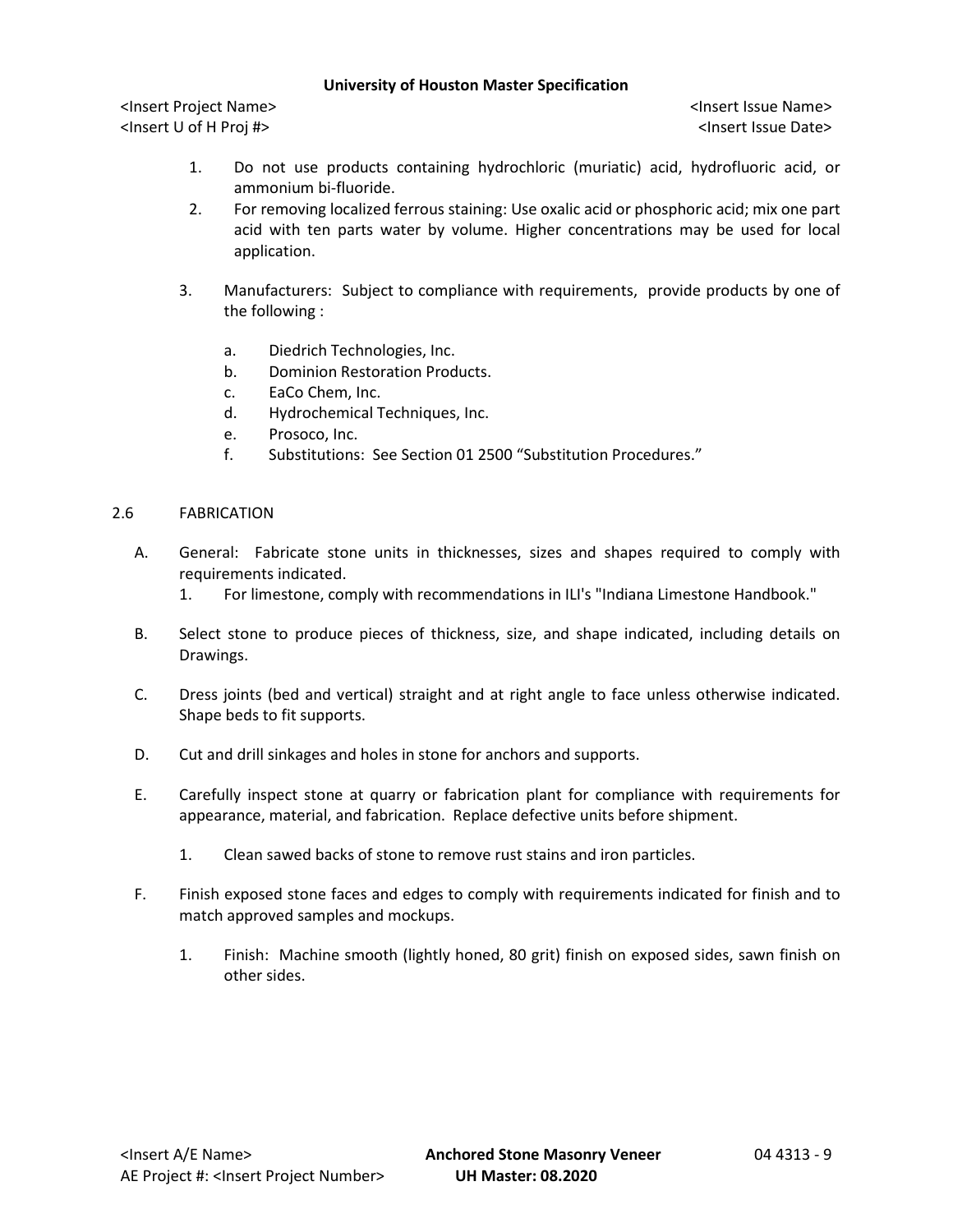<Insert Project Name> <Insert Issue Name> <Insert U of H Proj #> <Insert Issue Date>

### 2.7 MORTAR MIXES

- A. General: Do not use admixtures, including pigments, air-entraining agents, accelerators, retarders, water-repellent agents, antifreeze compounds, or other admixtures, unless otherwise indicated.
	- 1. Do not use calcium chloride
	- 2. Use Portland cement-lime mortar unless otherwise indicated.
	- 3. Mixing Pointing Mortar: Thoroughly mix cementitious and aggregate materials together before adding water. Then mix again, adding only enough water to produce a damp, unworkable mix that will retain its form when pressed into a ball. Maintain mortar in this dampened condition for one to two hours. Add remaining water in small portions until mortar reaches required consistency. Use mortar within 2-1/2 hours of final mixing; do not re-temper pigmented mortar or use partially hardened material.
- B. Pre-blended, Dry Mortar Mix: Furnish dry mortar ingredients in the form of a pre-blended mix. Measure quantities by weight to ensure accurate proportions, and thoroughly blend ingredients before delivering to Project site.
- C. Mortar for Stone Masonry: Comply with ASTM C 270, Proportion Specification.
	- 1. Mortar for Setting Stone: Type N.
- D. Pigmented Mortar: Use colored cement product or select and proportion pigments with other ingredients to produce color required. Do not add pigments to colored cement products.
	- 1. Pigments shall not exceed 10 percent of Portland cement by weight. If using pigments containing carbon black, limit pigments to 2 percent of Portland cement by weight.
- E. Colored-Aggregate Mortar: Produce required mortar color by using colored aggregates and natural color or white cement as necessary.
	- 1. Mix to match Architect's sample.

### PART 3 - EXECUTION

### 3.1 EXAMINATION

- A. Examine surfaces indicated to receive stone masonry, with Installer present, for compliance with requirements for installation tolerances and other conditions affecting performance of stone masonry.
- B. Examine substrate to verify that dovetail slots, inserts, reinforcement, veneer anchors, flashing, and other items installed in substrates and required for or extending into stone masonry are correctly installed.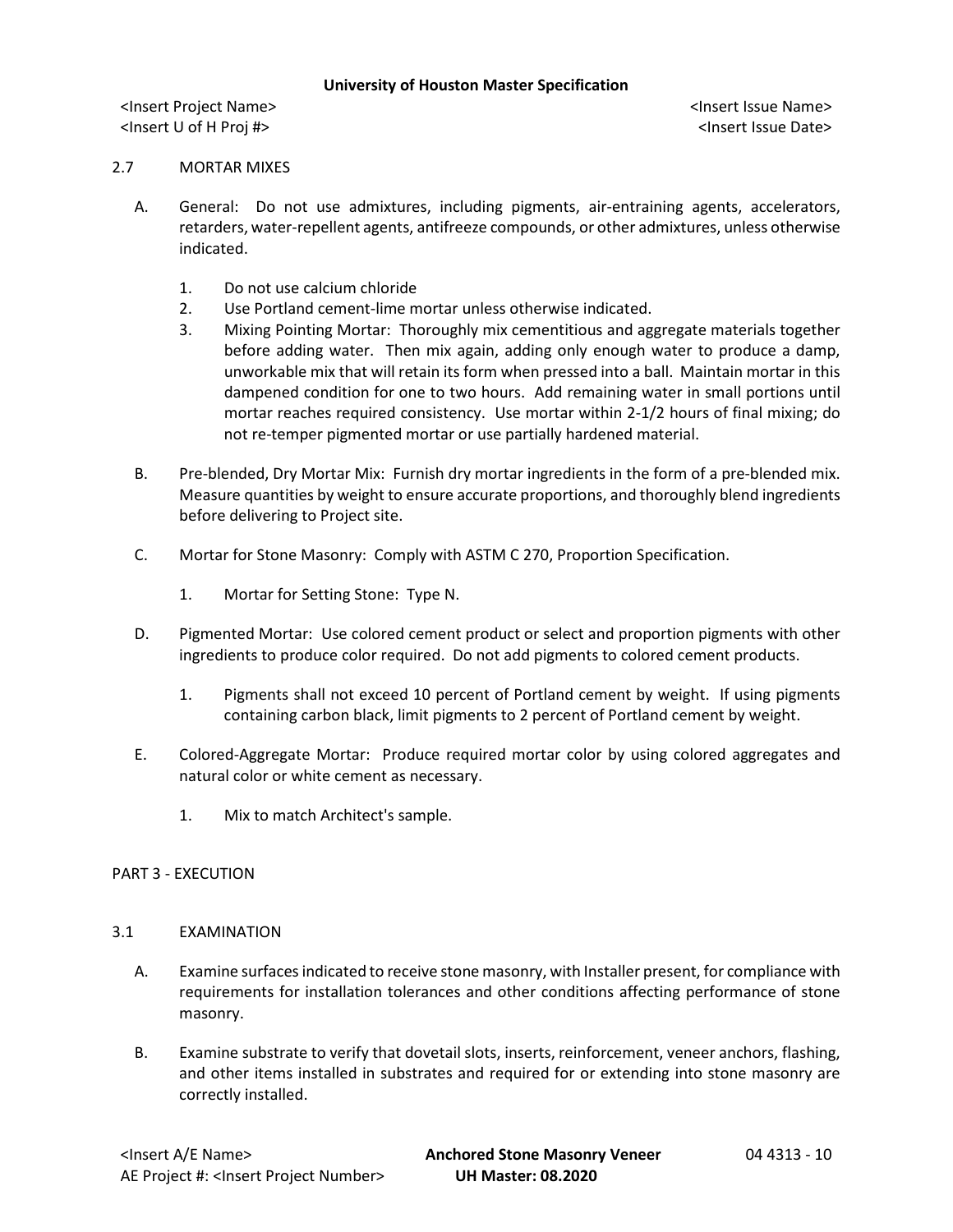<Insert Project Name> <Insert Issue Name> <Insert U of H Proj #> <Insert Issue Date>

- C. Examine wall framing, sheathing, and weather-resistant barrier to verify that stud locations are suitable for spacing of veneer anchors and that installation will result in a weatherproof covering.
- D. Proceed with installation only after unsatisfactory conditions have been corrected.

# 3.2 PREPARATION

- A. Accurately mark stud centerlines on face of weather-resistant barrier before beginning stone installation.
- B. Clean dirty or stained stone surfaces by removing soil, stains, and foreign materials before setting. Clean stone by thoroughly scrubbing with fiber brushes and then drenching with clear water. Use only mild cleaning compounds that contain no caustic or harsh materials or abrasives.
- 3.3 SETTING OF STONE MASONRY, GENERAL
	- A. Perform necessary field cutting and trimming as stone is set.
		- 1. Use power saws to cut stone that is fabricated with saw-cut surfaces. Cut lines straight and true, with edges eased slightly to prevent snipping.
		- 2. Use hammer and chisel to split stone that is fabricated with split surfaces. Make edges straight and true, matching similar surfaces that were shop or quarry fabricated.
	- B. Install supports, fasteners, and other attachments indicated or necessary to secure stone masonry.
	- C. Set stone accurately in locations indicated with edges and faces aligned according to established relationships and indicated tolerances. Units should be set on shims if they are stacked.
	- D. Install steel lintels where indicated. Provide minimum bearing of 8 inches at each jamb unless otherwise indicated.
	- E. Maintain uniform joint widths except for variations due to different stone sizes and where minor variations are required to maintain bond alignment if any. Lay walls with joints not less than 1/4 inch at narrowest points or more than 5/8 inch at widest points.
	- F. Provide sealant joints of widths and at locations indicated in the Drawings.
		- 1. Keep sealant joints free of mortar and other rigid materials.
		- 2. Sealant joints are specified in Section 07 9200 "Joint Sealants."
	- G. Install metal expansion strips in sealant joints at locations indicated. Build flanges of expansion strips into masonry by embedding in mortar between stone masonry and backup wythe. Lap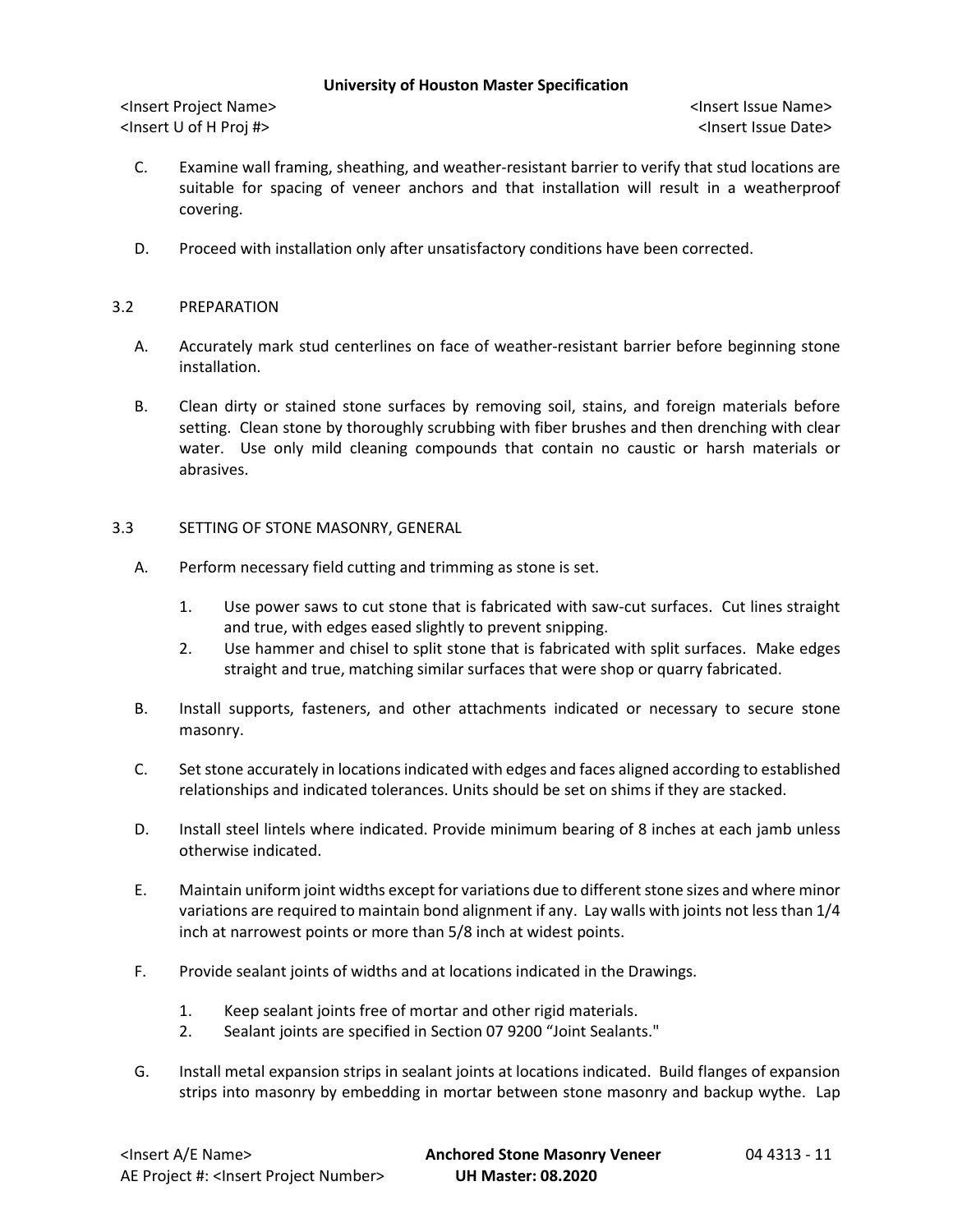<Insert Project Name> <Insert Issue Name> <Insert U of H Proj #> <Insert Issue Date>

each joint 4 inches (100 mm) in direction of water flow. Seal joints below grade and at junctures with horizontal expansion joints if any.

- H. Install embedded flashing and weep holes at shelf angles, lintels, ledges, and other obstructions to downward flow of water in wall, and where indicated.
	- 1. As indicated on Drawings.
	- 2. Install metal drip edges beneath flexible flashing at exterior wall face. Stop flexible flashing 1/2 inch (13 mm) back from exterior wall face. Overlap and adhere flexible flashing to top of metal drip edge.
- I. Place weep holes and vents in joints where moisture may accumulate, including at base of cavity walls, above shelf angles, and at flashing.
	- 1. Space weeps 16 inches (400 mm) on center.
	- 2. Place cavity drainage material to comply with configuration requirements for cavity drainage material.

# 3.4 CONSTRUCTION TOLERANCES

- A. Variation from Plumb: For vertical lines and surfaces, do not exceed 1/4 inch in 10 feet (6 mm in 3 m), 3/8 inch in 20 feet (10 mm in 6 m), or 1/2 inch in 40 feet (13 mm in 12 m) or more. For external corners, expansion joints, control joints, and other conspicuous lines, do not exceed 1/4 inch in 20 feet (6 mm in 6 m) or  $1/2$  inch in 40 feet (13 mm in 12 m) or more.
- B. Variation from Level: For bed joints and lines of exposed lintels, sills, parapets, horizontal grooves, and other conspicuous lines, do not exceed  $1/4$  inch in 20 feet (6 mm in 6 m) or  $1/2$ inch in 40 feet (13 mm in 12 m) or more.
- C. Variation of Linear Building Line: For position shown in plan, do not exceed 1/2 inch in 20 feet  $(13 \text{ mm in } 6 \text{ m})$  or 3/4 inch in 40 feet  $(19 \text{ mm in } 12 \text{ m})$  or more.
- D. Measure variation from level, plumb, and position shown in plan as a variation of the average plane of each stone face from level, plumb, or dimensioned plane.
- E. Variation in Mortar-Joint Thickness: Do not vary from joint size range indicated.
- F. Variation in Plane between Adjacent Stones: Do not exceed one-half of tolerance specified for thickness of stone.

### 3.5 INSTALLATION OF ANCHORED STONE MASONRY

Retain this Paragraph for concrete backup:

A. Anchor stone masonry to concrete with corrugated-metal veneer anchors unless otherwise indicated. Secure anchors by inserting dovetailed ends into dovetail slots in concrete.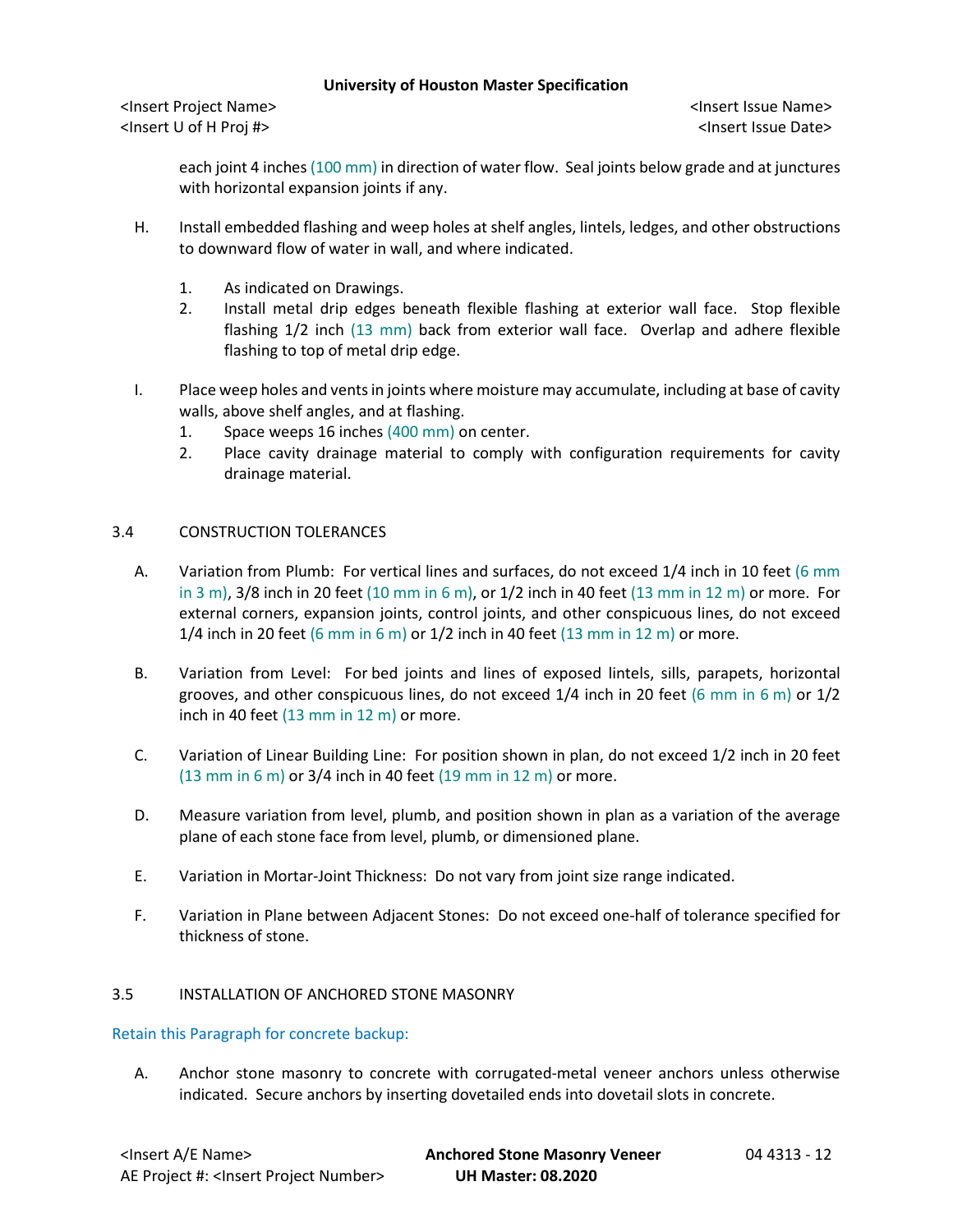# For unit masonry backup, select one of the following three Paragraphs

- B. Anchor stone masonry to unit masonry with corrugated-metal or individual wire veneer anchors unless otherwise indicated. Embed anchors in unit masonry mortar joints or grouted cells at a distance of at least one-half of unit masonry thickness.
- C. Anchor stone masonry to unit masonry with wire anchors unless otherwise indicated. Connect anchors to masonry joint reinforcement with vertical rods inserted through anchors and through eyes of masonry joint reinforcement projecting from unit masonry.
- D. Anchor stone masonry to unit masonry with adjustable, screw-attached veneer anchors unless otherwise indicated. Fasten anchors to unit masonry with two screws.

# Retain this Paragraph for stud wall backup:

- E. Anchor stone masonry to stud framing with adjustable, screw-attached veneer anchors unless otherwise indicated. Fasten anchors through sheathing to framing with two screws.
- F. Embed veneer anchors in mortar joints of stone masonry at least halfway, but not less than 1- 1/2 inches (38 mm), through stone masonry and with at least a 5/8-inch (16-mm) cover on exterior face.
- G. Space anchors to provide not less than one anchor per 2.67 sq. ft. (0.25 sq. m) of wall area. Install additional anchors within 12 inches (300 mm) of openings, sealant joints, and perimeter at intervals not exceeding 12 inches (300 mm).
- H. Anchor stone trim with stone trim anchors where indicated. Install anchors by fastening to substrate and inserting tabs and dowels into kerfs and holes in stone units. Provide compressible filler in ends of dowel holes and bottoms of kerfs to prevent end bearing of dowels and anchor tabs on stone. Fill remainder of anchor holes and kerfs with mortar.
- I. Set stone in full bed of mortar with full head joints unless otherwise indicated. Build anchors into mortar joints as stone is set. Embed anchors in mid-thickness of joint, with 3/4 inches minimum and 1 3/4 inches maximum cover from exterior face of veneer. Provide 2-inch (50 mm) cavity between stone masonry and backup construction unless otherwise indicated. Keep cavity free of mortar droppings and debris.
	- 1. Slope beds toward cavity to minimize mortar protrusions into cavity.
	- 2. Do not attempt to trowel or remove mortar fins protruding into cavity.
- J. Rake out joints for pointing with mortar to depth of not less than 3/4 inch (19 mm) before setting mortar has hardened. Rake joints to uniform depths with square bottoms and clean sides.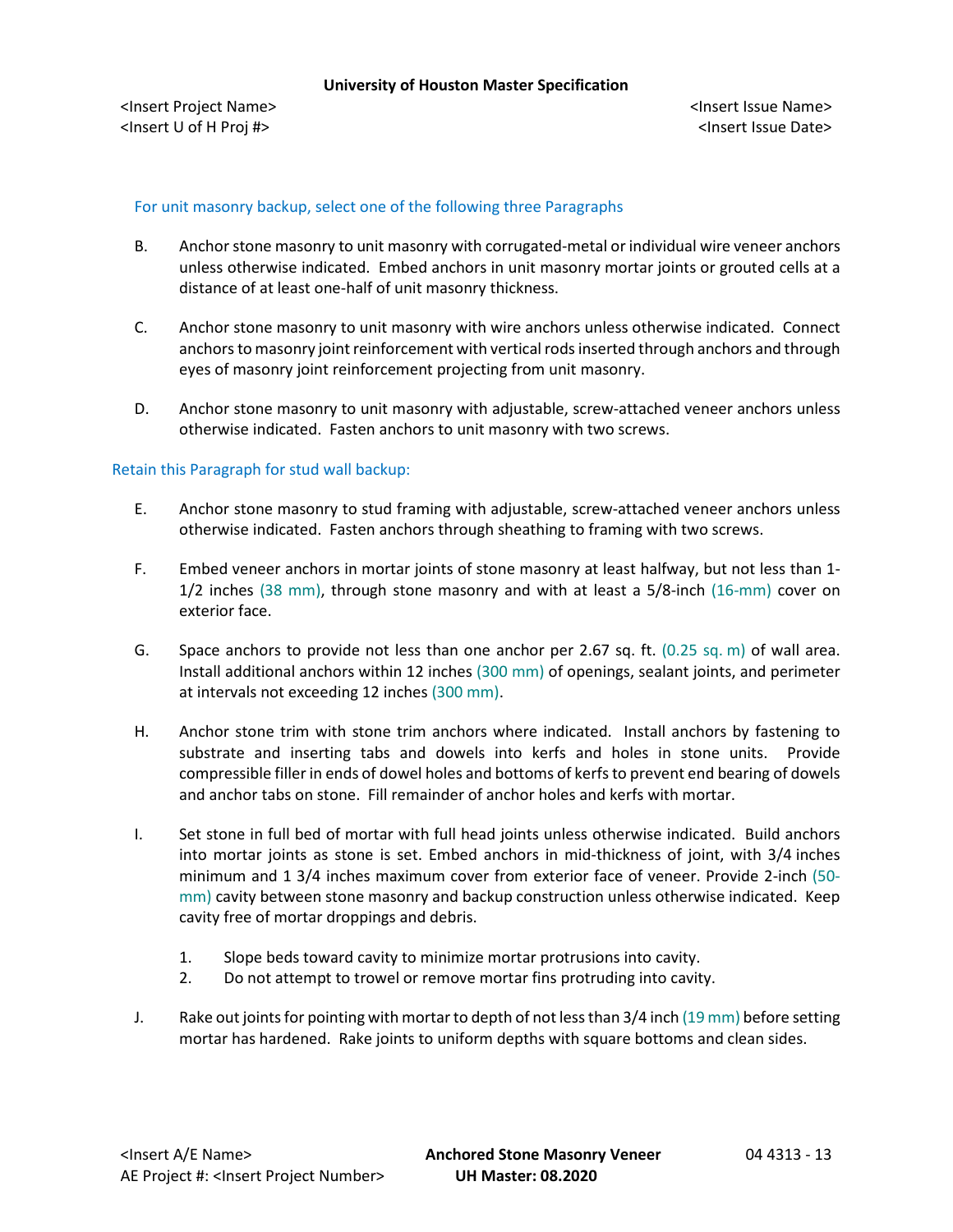<Insert Project Name> <Insert Issue Name> <Insert U of H Proj #> <Insert Issue Date>

# 3.6 POINTING

- A. Prepare stone-joint surfaces for pointing with mortar by removing dust and mortar particles. Where setting mortar was removed to depths greater than surrounding areas, apply pointing mortar in layers not more than 3/8 inch (10 mm) deep until a uniform depth is formed.
- B. Point stone joints by placing and compacting pointing mortar in layers of not more than 3/8 inch (10 mm) deep. Compact each layer thoroughly and allow to it become thumbprint hard before applying next layer.
- C. Tool joints, when pointing mortar is thumbprint hard, with a smooth jointing tool to produce the following joint profile:
	- 1. Joint Profile: <**Insert joint profile**>.

## 3.7 ADJUSTING AND CLEANING

- A. Remove and replace stone masonry of the following description:
	- 1. Broken, chipped, stained, or otherwise damaged stone. Stone may be repaired if methods and results are approved by Architect.
	- 2. Defective joints.
	- 3. Stone masonry not matching approved samples and mockups.
	- 4. Stone masonry not complying with other requirements indicated.
- B. Replace in a manner that results in stone masonry matching approved samples and mockups, complying with other requirements, and showing no evidence of replacement.
- C. In-Progress Cleaning: Clean stone masonry as work progresses. Remove mortar fins and smears before tooling joints.
- D. Final Cleaning: After mortar is thoroughly set and cured, clean stone masonry as follows:
	- 1. Remove large mortar particles by hand with wooden paddles and nonmetallic scrape hoes or chisels.
	- 2. Test cleaning methods on mockup; leave one-half of panel uncleaned for comparison purposes. Obtain Architect's approval of sample cleaning before cleaning stone masonry.
	- 3. Protect adjacent stone and non-masonry surfaces from contact with cleaner by covering them with liquid strippable masking agent, polyethylene film, or waterproof masking tape.
	- 4. Clean limestone masonry to comply with recommendations in ILI's "Indiana Limestone Handbook."